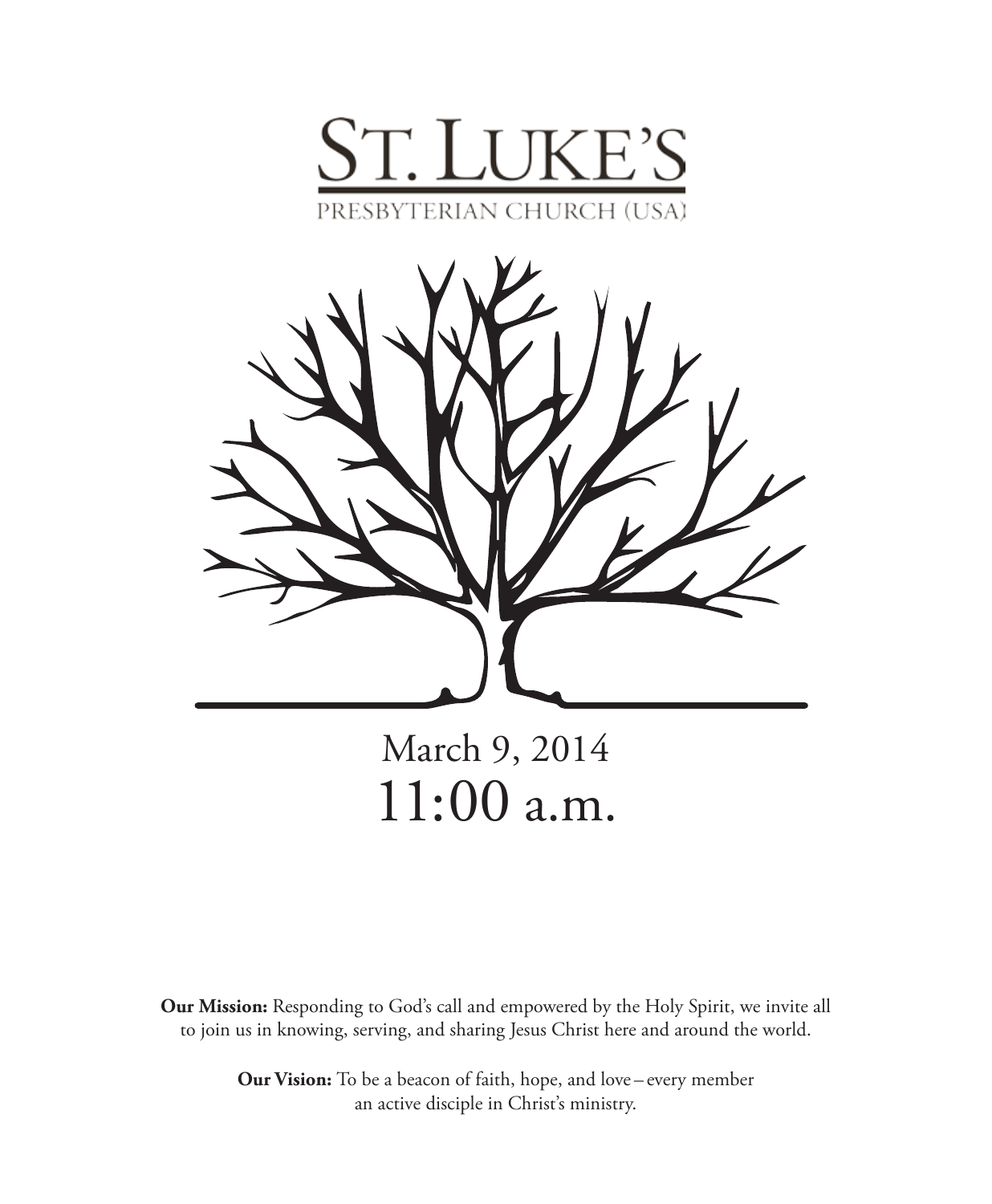

# St. Luke's

PRESBYTERIAN CHURCH (USA) 1978 Mt. Vernon Road Dunwoody, Georgia 30338-4617 770-393-1424 www.slpres.org

8:30 a.m. Chapel Communion Service 9:30 a.m. Sunday School 11:00 a.m. Sanctuary Worship Service *Nursery provided for all services and Sunday School*

> Office Hours: Mon. - Fri., 8:30 a.m. - 4:30 p.m.

Dr. Jason Whitener, Pastor Rev. Shannon Dill, Associate Pastor Rev. Phil Brown, Associate Pastor Dr. E. Moss Robertson, Pastor Emeritus

**That All May Worship:** St. Luke's strives to be a welcoming church for all. Assistive hearing devices, large print hymnals, large print bulletins and pew cushions are available. Please contact an usher for further assistance.

**Parents:** During the worship service, if necessary, the parlor is a comfortable place to be with your child and still see the service. Children's Worship Notebooks and activity sheets are available for all ages on the shelves in the Narthex (Sanctuary lobby). An usher can assist you.

For your convenience, there is a **Family Restroom** located in the hallway of the administrative offices, on the first floor, near the main lobby.

MARCH 9, 2014 • 1st SUNDAY IN LENT Liturgical Color: Purple *Purple marks the seasons of penitence and preparation, Advent and Lent.* 

## SERVING TODAY

#### **Acolytes**

| Bible Bearers  Ansley Crutchfield, Emma Parker                                                   |
|--------------------------------------------------------------------------------------------------|
| Special thanks to Jack Troha for serving last weekend.                                           |
| Nursery Supervisor  Leslie Hamlin                                                                |
| <b>Chancel GuildRoby &amp; Andrea Price</b>                                                      |
| Emily Anderson, Amy Parker, Eliza Thatcher with<br>Richard Thatcher, Cameron Wescott, Emily Vail |
|                                                                                                  |
| Greeters Shawn Hamlin, Jane Bouchard                                                             |
|                                                                                                  |

## WELCOME, GUESTS!

We are delighted you are worshiping with us! As a guest, you are invited to:

- 1. During the **Celebration of Community**, please print the requested information on the Friendship Pad and pass the Friendship Pad down the pew.
- 2. After the worship service, please join Deacon Meg Wallace, Elder Dick Miller, and our Pastors in the Narthex (Sanctuary lobby). They will answer questions and provide you with a Guest Packet and a loaf of bread lovingly made by St. Luke's member, Cindy Nunez.
- 3. If you are interested in learning more about St. Luke's or are interested in joining, please contact Jason Whitener: jasonwhitener@slpres.org or 770-393-1424, ext. 223.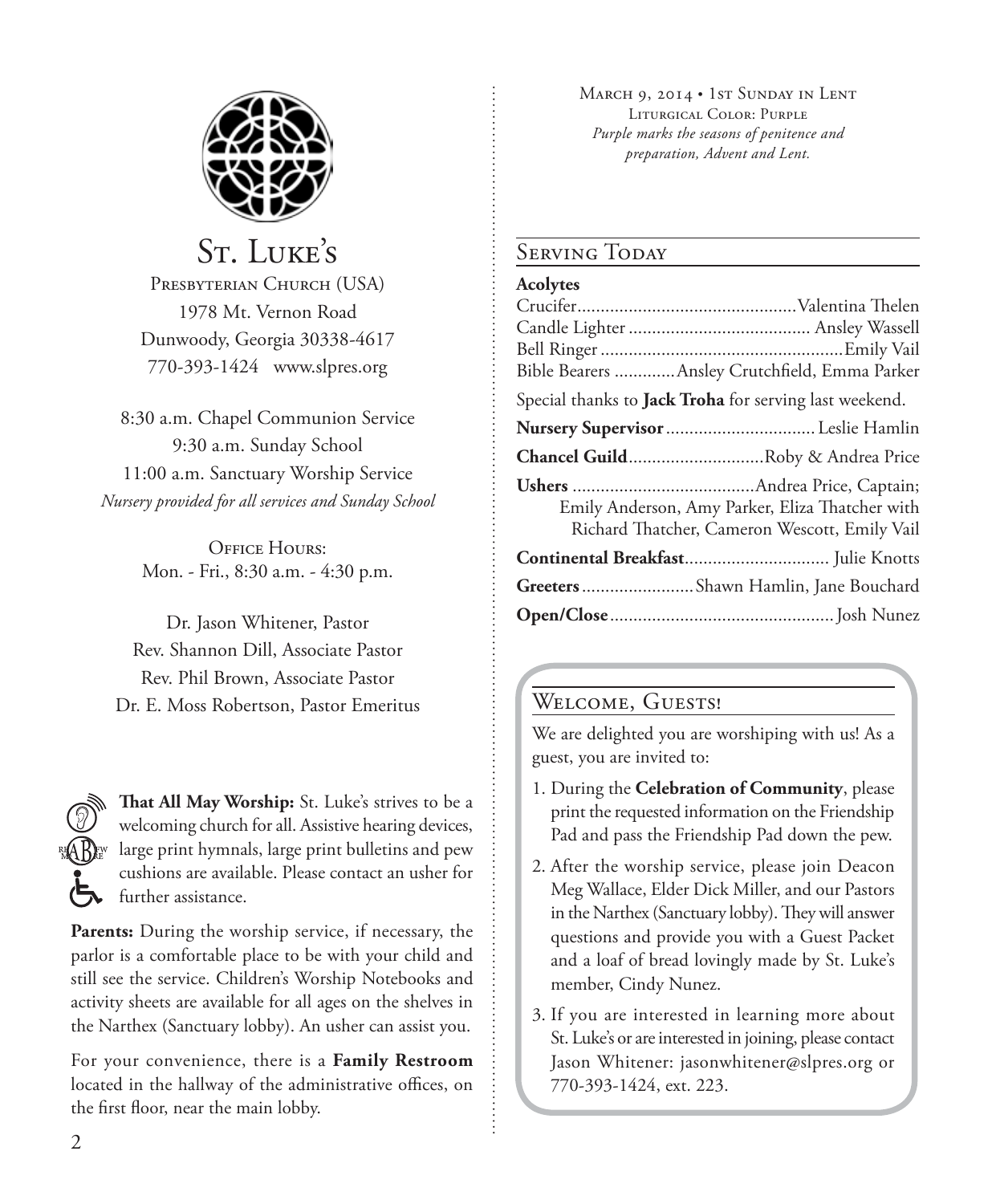## We Assemble in God's Name

#### **In Preparation for Worship**

 In times of distress You do not forsake us, O God. Amid the intrusions of life You comfort Your people. When we find ourselves in whatever wilderness we wander, Your Spirit is there to guide us correctly. Your eye is ever upon us as a mother watches over her brood. In Christ's name we gather as those You have made righteous. Hear our shouts of joy with our hearts made upright! Amen.

### **Gathering Prayer of Adoration**

| Madeleine Douglass |  |
|--------------------|--|
|                    |  |

**Prelude** Preamble / Percy Whitlock

**Call to Worship Psalm 32** Psalm 32 Celia Carter

Leader: Let all who are faithful offer prayer to you; at a time of distress, the rush of mighty waters shall not reach them.

**People: You are a hiding place for me; you preserve me from trouble; you surround me with glad cries of deliverance.**

Leader: I will instruct you and teach you the way you should go. I will counsel you with my eye upon you.

**People: Be glad in the Lord and rejoice, O righteous, and shout for joy, all you upright in heart. All: Let us worship God!**

**Celebration of Community Shannon Dill Celebration of Community Shannon Dill** 

\* **Processional Hymn #476** O Worship the King

\* Invitation to Confession **Invitation Us, Lord / Jorgé Lockwood Sophie Price Sophie Price** (Last time only) For-give Lord. us, A men. **All: Forgive us, Lord.** Leader: In your eternal mercy, **All: Forgive us, Lord.** Leader: In your sustaining grace, **All: Forgive us, Lord. Amen.**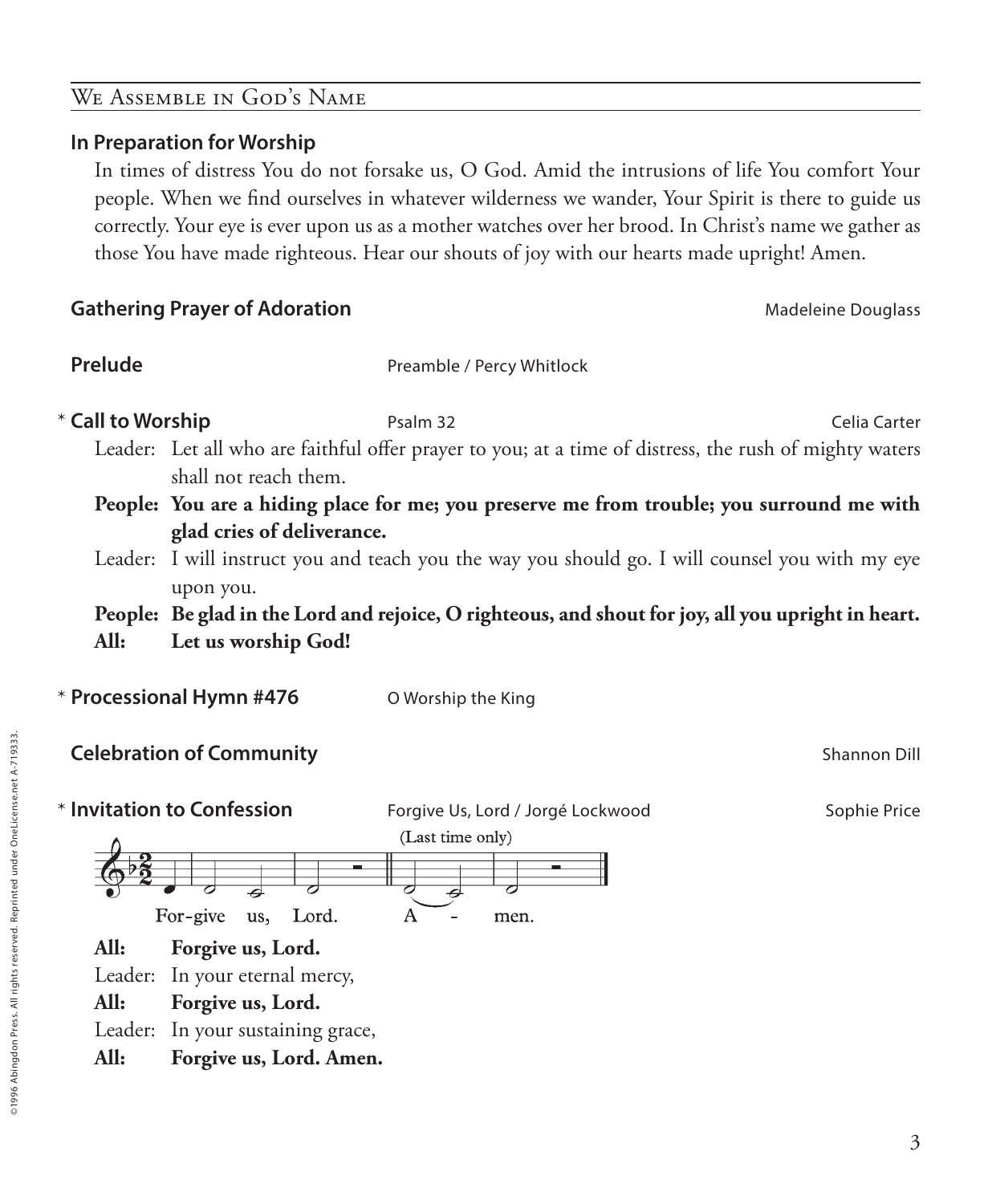### **Call to Prayer**  \*

Leader: The Lord be with you. **People: And also with you.** Leader: Let us pray.

## **Prayer of Confession According to the Confession Hannah Price Hannah Price**

 **When confronted by temptations, we are easily overcome. They allure us with promises we find hard to resist. We harbor fantasies of how our lives might have been. Our dreams become pervasive, hiding the truth of your love. Gracious God, have mercy upon us; enable us to discern deception when it appears. Enlighten us to your genuine renewal in Christ. Amen.**

## **Assurance of Forgiveness** \*

## **Gloria Patri** \*

 **Glory be to the Father, and to the Son, and to the Holy Ghost; As it was in the beginning, is now, and ever shall be, world without end. Amen. Amen.**

## We Hear God's Word Proclaimed

**Tell Us Our Story Emily Vail, Cameron Wescott** 

 Children are always welcome to stay in worship. However, parents may take your child(ren) to the nursery. Children ages three and under may go to child care, as always. For children ages 4 through 3rd grade, today is the first of two **Children's Communion workshops**. Parents should take their Communion students to the chapel and sign them in there. Parents are welcome to stay in the workshop, or pick-up their child in the Great Hall at the end of worship.

**Morning Prayer & The Lord's Prayer Community Community Community Community Community Community Community Rebecca Miller Our Father Who art in heaven, hallowed be Thy name. Thy kingdom come, Thy will be done, on earth as it is in heaven. Give us this day our daily bread; and forgive us our debts, as we forgive our debtors; and lead us not into temptation, but deliver us from evil. For Thine is the kingdom and the power and the glory, forever. Amen.**

**Old Testament Reading** Psalm 32 Psalm 32 Casey Singley Leader: The Word of the Lord. **People: Thanks be to God.**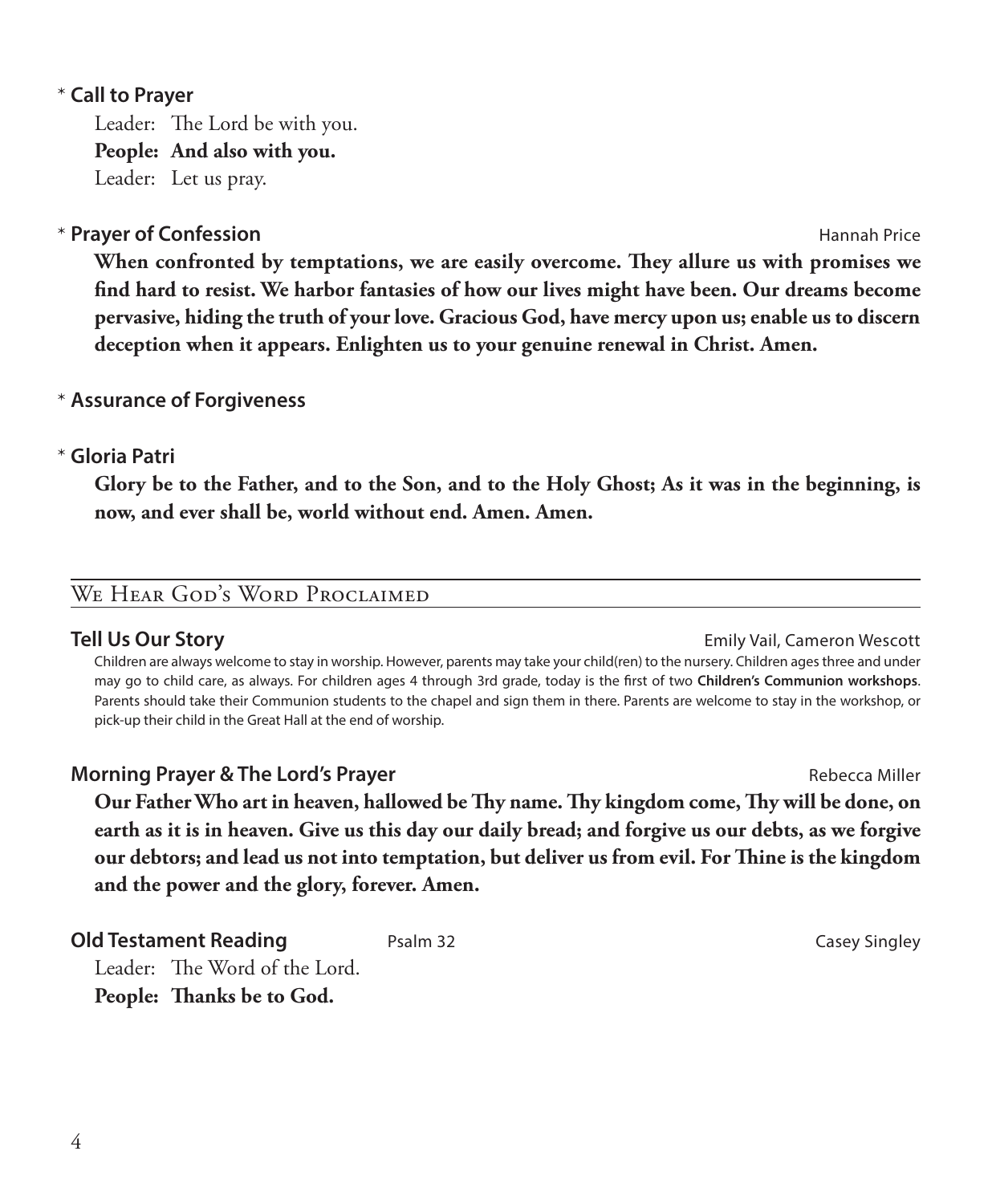**Anthem** AMighty Fortress Is Our God, arr. Paul Weber Chancel Choir A mighty fortress is our God, a sword and shield victorious. He breaks the cruel oppressor's rod and wins salvation glorious. The old evil foe sworn to work us woe with dread craft and might he arms himself to fight. On Earth he has no equal.

 No strength of ours can match his might! We would be lost, rejected. But now a champion comes to fight, whom God himself elected. You ask who this may be. Lord of Hosts is he! Christ Jesus, our Lord, God's only son, adored. He holds the field victorious.

 Though hordes of devils fill the land, all threatening to devour us, we tremble not, unmoved we stand; they cannot overpower us. This world's prince may rage; in fierce war engage! He is doomed to fail, God's judgment must prevail! One little word subdues him.

 God's Word forever shall abide, no thanks to foes who fear it, for God himself fights by our side with weapons of the Spirit. If they take our house, goods, fame, child or spouse, our life be wrench away, they cannot win the day. The Kingdom's ours forever. *Martin Luther*

| <b>New Testament Reading</b>  | Matthew 4:1-11 | Allie Unold |
|-------------------------------|----------------|-------------|
| Leader: The Word of the Lord. |                |             |
| People: Thanks be to God.     |                |             |

### **Sermon** Phill Brown

## We Respond to God's Word

## **Apostles' Creed** Elliott McGoldrick

 **I believe in God, the Father Almighty, Maker of heaven and earth, and in Jesus Christ, His only Son our Lord; Who was conceived by the Holy Ghost, born of the Virgin Mary, suffered under Pontius Pilate; was crucified, dead, and buried; He descended into hell; the third day He rose again from the dead; He ascended into heaven, and sitteth on the right hand of God the Father Almighty; from thence He shall come to judge the quick and the dead. I believe in the Holy Ghost; the holy catholic church; the communion of saints; the forgiveness of sins; the resurrection of the body; and the life everlasting. Amen.**

**Offertory Pastorale / Percy Whitlock** 

**Offering** Katie Miller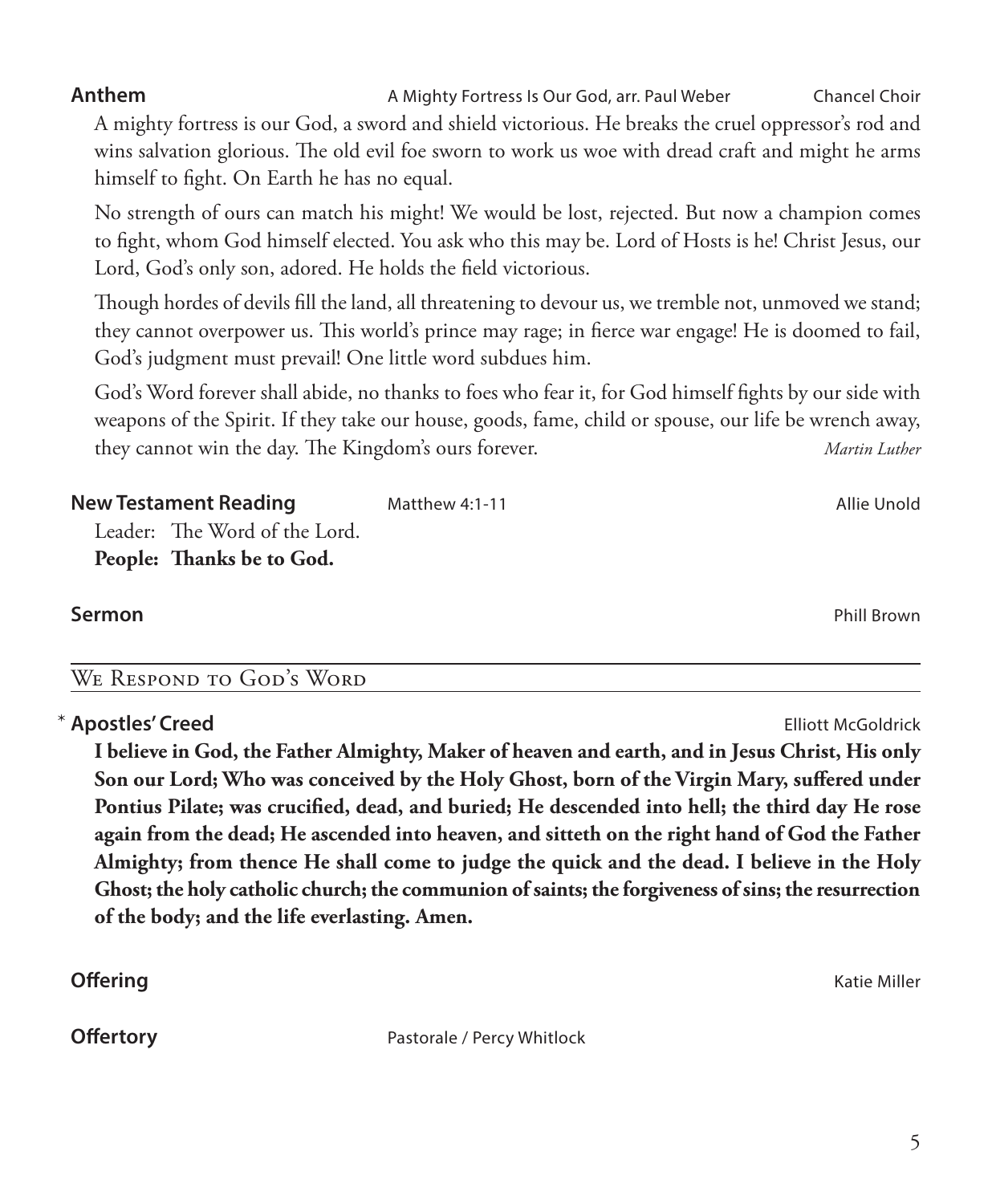#### **Doxology** \*

 **Praise God, from Whom all blessings flow; Praise Him, all creatures here below; Praise Him above ye heavenly host; Praise Father, Son and Holy Ghost. Amen.**

| Caroline Samuelson                           |
|----------------------------------------------|
|                                              |
| I Want Jesus to Walk with Me                 |
|                                              |
| A Mighty Fortress Is Our God / Helmut Walcha |
|                                              |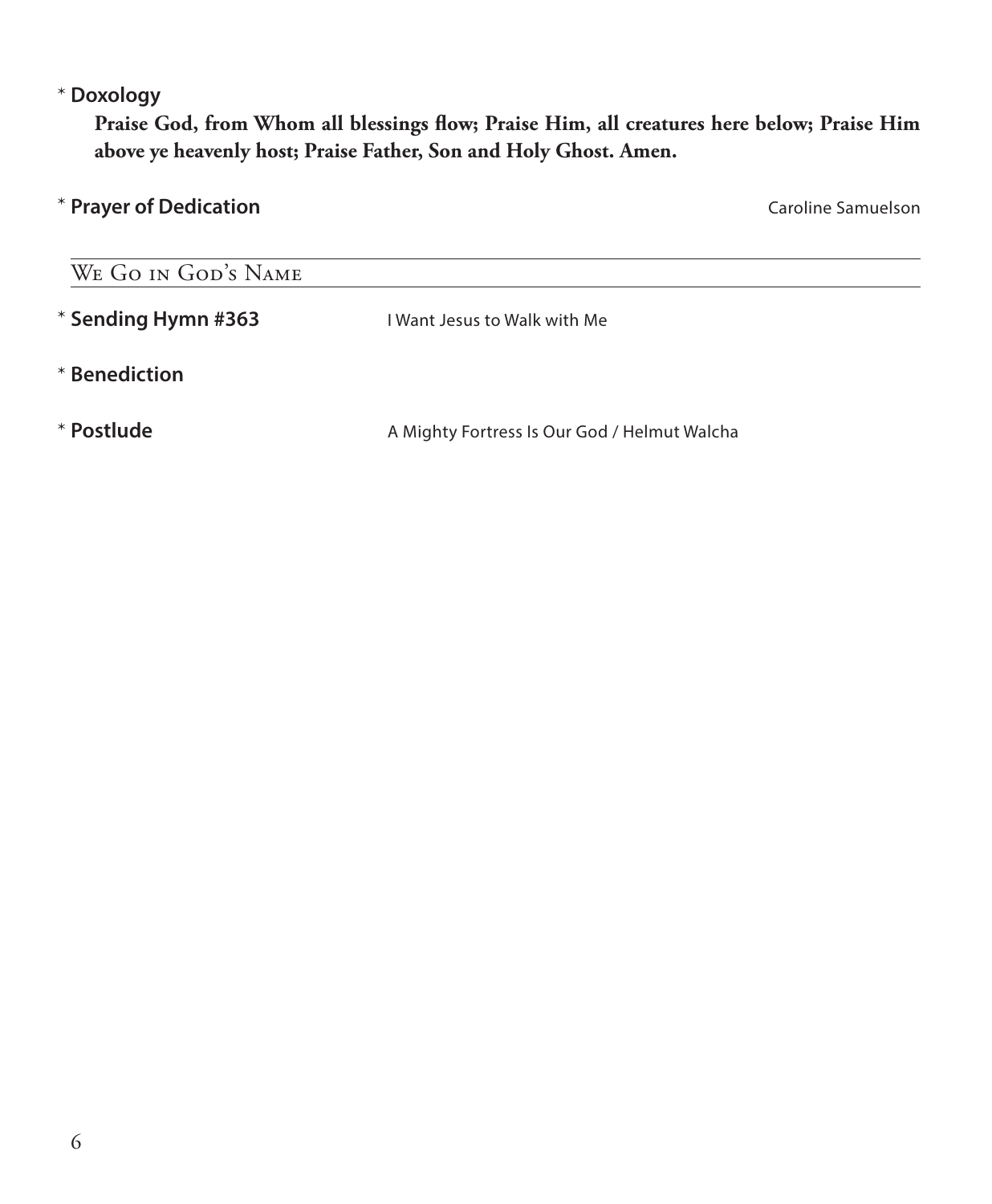## SHARE

**Lent is a time of reflection,** so why not check out a book from the St. Luke's library (upstairs, above the main lobby)? For adults, there many excellent books about the life of Jesus and His final week, such as, "And the Angels were Silent" by Max Lucado. We also have many beautifully illustrated children's books that explain Easter in age-appropriate ways.

**2014 Flowers:** To give flowers in memory or in honor of someone or for a special event, sign up now! Cost is \$80. The calendar is on the main lobby bulletin board. Questions? Call Celeste Fischer, 404-434-8099 or Faye Cashwell, 770-409-1960.

**The joyful way to get fit!** Christian Music Zumba meets here Thursdays, 8-9 p.m. \$6 per class or 5 classes for \$25. For more info, contact Chris Wallace: clw7324@comcast.net or 770-395-7324 or 404-432-0090.

**Curious about Tai Chi?** It's lots of fun and great for improving muscle strength, flexibility and balance. Join Sam Evans and friends Tues. or Thurs. at 12:30.

**OWLS (Older, Wiser, Loving Seniors)** Our Palms and Pizza meeting is Mar. 25 at 11:30 a.m. At the meeting, we will make crosses from palms to be given out on Easter Sunday. They are to be brought back the next year before Ash Wednesday to be burned for ashes.

**Faith & Film**

**Fri., March 21,** Sheppard Hall, 207 **7:00 p.m.,** *Potluck dinner*RSVP to Nick and Connie Nicholson at connie@salesfitness.com to let them know you are coming. Bring a friend! **7:45 p.m.,** *Movie: Coach Carter*A 2005 film based on the true story of Richmond High School Basketball coach Ken Carter (played by Samuel L. Jackson), who made headlines in 1999 for benching his undefeated high school basketball team due to poor academic results.

**Sat., Mar. 22: Supper Club** Come join with fellow St. Luke's couples and singles for a potluck style dinner at a member's home! It's a great evening of food, fellowship, and fun. Sign up on the poster in the lobby to host or participate. Call Fern Mitropoulos (770-343-8996) or Sally Joyce (770-390-9743) with any questions. **Please RSVP by Mon., Mar. 17.** Hope to see you there!

**Marriage Enrichment Group** Meets monthly, 5:00 - 6:30 p.m., Finch Room (203). Childcare available 4:45 - 6:30 p.m. Spring schedule: **Mar. 23, Apr. 13, May 18**. Questions? Contact Kimey and Mark Reed: kimeyreed@gmail.com or 404-441-8614.

St. Lukes is considering an upgrade to our ALS (Assisted Listening System). If you are currently using our ALS, we would like your input before we make any decisions. Please see Roby Price to share your thoughts on how this system could be improved.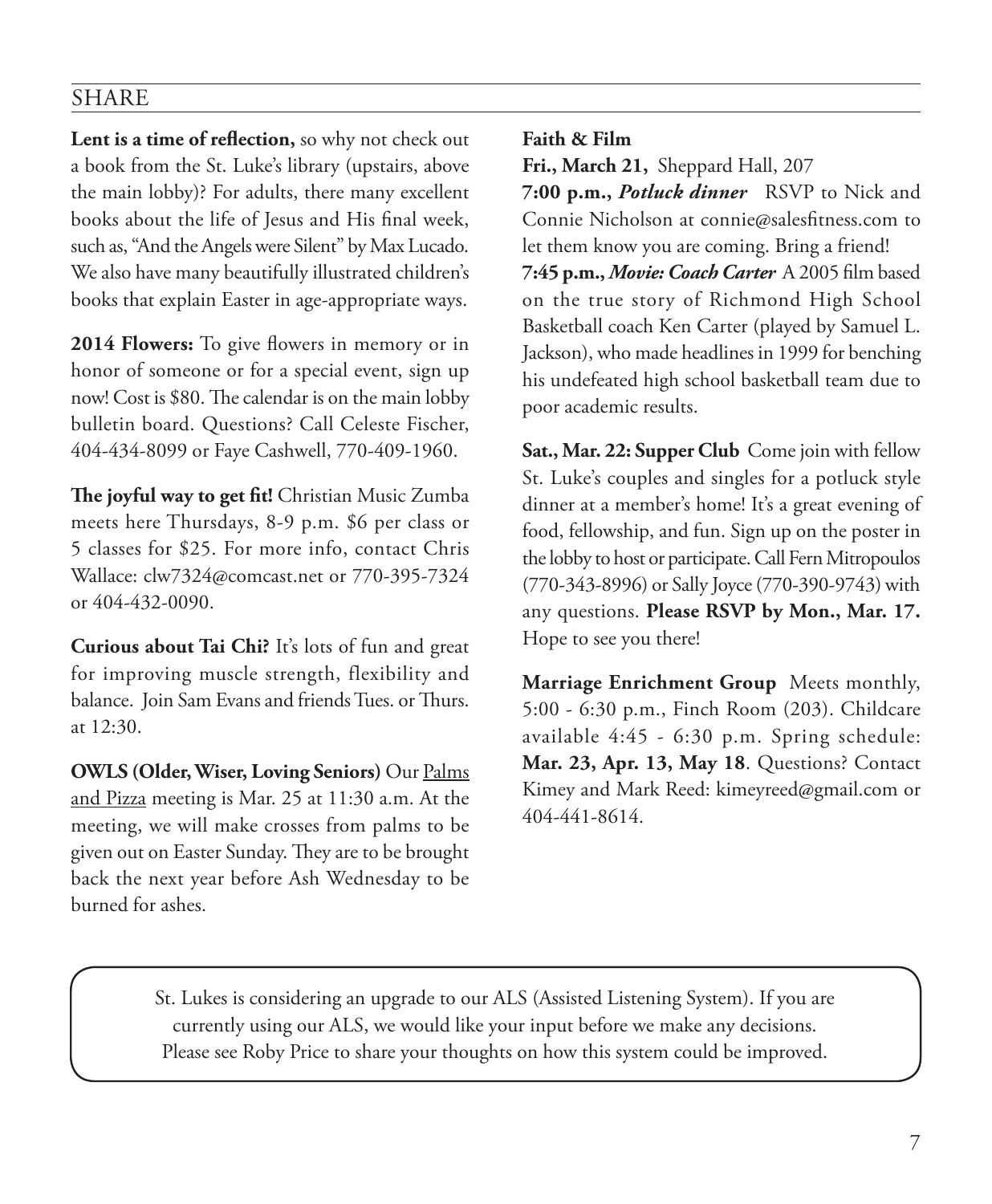### KNOW

**FEAST for ALL!** Register now for our Wed. night fellowship and learning program. More details are in the brochures in the lobby, narthex, Sheppard Hall lobby and on our website. You can sign up for dinner weekly on the blue pew cards, or call Sally Hawkins in the church office by noon on Mon.

Menu for Mar. 12: Baked ham, macaroni & cheese, Italian beans

**Kids' Menu:** Baked ham, macaroni & cheese, beans, applesauce (Also available: PB&J, baby carrots & Ranch dressing)

**Wednesday Morning Moms Group** Spiritual parenting is not about perfect behavior, it's about vibrant faith! Join us each Wed. through Apr. 2, 10-11 a.m., as we share, laugh, and grow together. Preschool-age childcare is available by reservation. Contact Shannon Dill for more info.

**Men's Bible Study:** Start your morning with fellowship and Bible study (I Samuel). Join Dave Elkins **every Fri.** from 6:40-8 a.m. in the Parlor.

#### **St. Luke's Presbyterian Women (SLPW)**

**SLPW Contact:** Ellen Womack, Moderator, epwomack@ bellsouth.net; 770-913-0314.

#### **Ma r c h , 2014**

**Circle item:** Easter Bags & Money for CHRIS Kids **Lesson:** "Embrace God's Grace" (Peter)

|                     | <b>SCHEDULE</b> | (All Circle meetings are held in the Parlor, Rm. 145) |
|---------------------|-----------------|-------------------------------------------------------|
| March 10<br>Monday  | 9:30 a.m.       | Circle 1                                              |
| March 10<br>Monday  | 7:30 p.m.       | Night Circle                                          |
| March 11<br>Tuesday | 9:30 a.m.       | Circle <sub>2</sub>                                   |
| March 30<br>Sunday  | 3:00 p.m.       | <b>Honorary Lifetime</b><br>Member Tea                |
|                     |                 |                                                       |

### **News from SPLASH! Children's Ministries**

For all children's ministry questions, contact Catherine Anne Thomas: cathomas@slpres.org, 770-393-1424 ext. 228.

#### **Touch the Water, Taste the Bread!**

Children ages three through third grade are invited to join us for our Communion workshop. This will take place on Sundays after *Tell Us Our Story,* on Mar. 9 or Mar. 16. (Children only need to attend ONCE). Parents are welcome to join the experience, or they may return to worship and pick up their child in the Great Hall at noon.

#### **The Children's Closet is seeking a "head bunny"**

for our Easter Egg Hunt! It's an easy job that mostly involves counting eggs and making sure they get hidden on the day of the hunt, which is April 13. It's a fun job for two people to share, also.

**Nursery Committee meeting has been changed to Mar. 16** (previously scheduled for Mar. 9). If you would like to meet young families at St. Luke's, there's no better way than by serving through the **Nursery Committee**! Join us for an informational meeting on Sun., Mar. 16, after the11:00 worship in the church Parlor. This meeting is for current members of the committee and anyone interested in becoming involved!

**Vacation Bible School, "Weird Animals," is June 9-12.** Campers and volunteers should register online: www.slpres.org.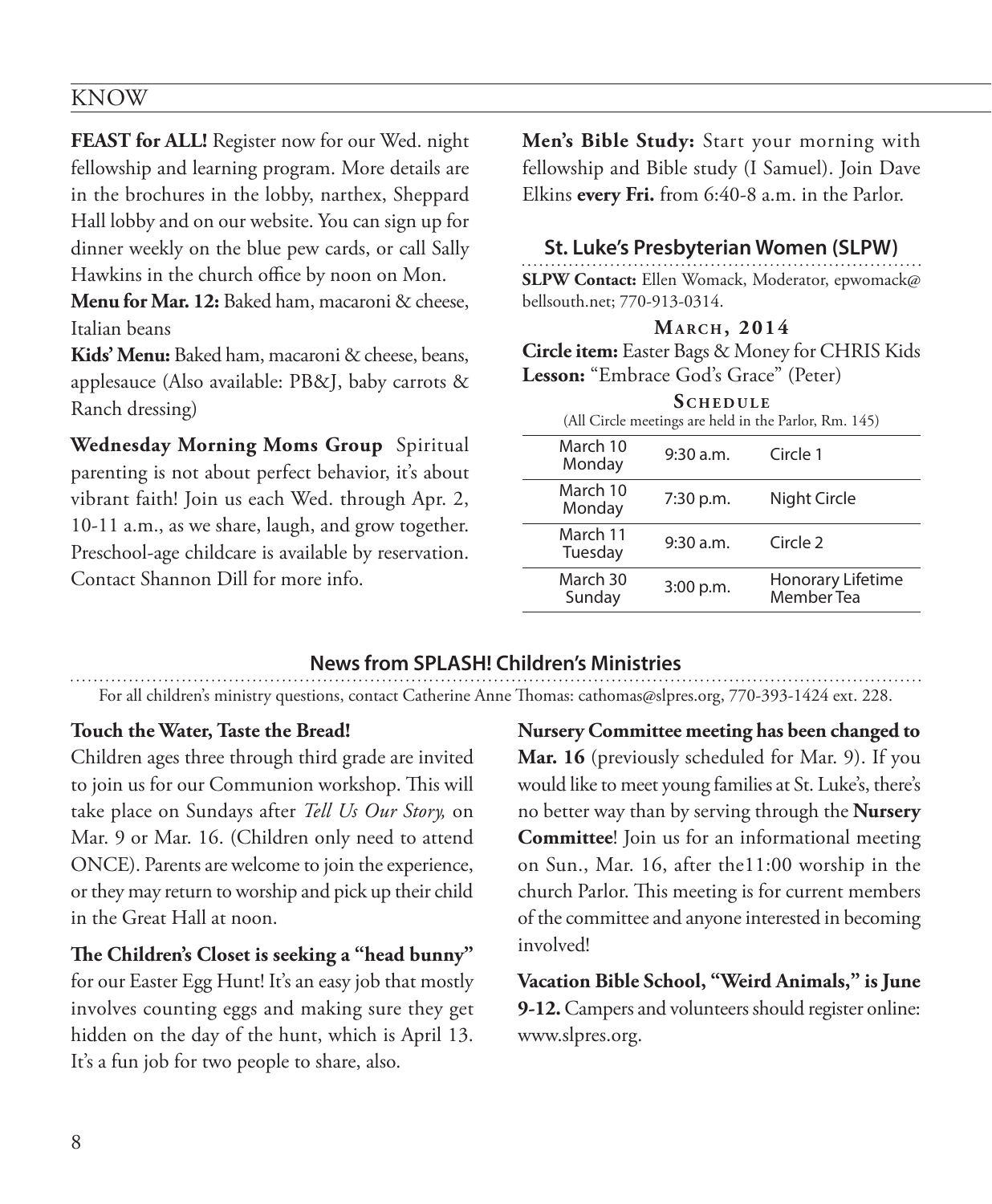### **Adult Sunday School ~ 9:30-10:30 a.m.**

**Contact:** Shannon Dill, shannondill@slpres.org; 770-393- 1424 ext. 229.

#### **Resources for Lent**

Here are three links for daily devotions during Lent (actually, you can use them every day of the year!). Each of these have scripture passages, devotional reflections, and prayer – it really is a matter of personal preference on which one you use.

http://d365.org/ http://www.presbyterianmission.org/lenten/ http://daily.upperroom.org/

**Lent is an ideal time** to pray and reflect on the gift of life God offers to us through Jesus Christ. Traditionally, it is a time of repentance, fasting, and preparation for the coming of Easter. In Larry Beman's book, *God's Gift of Life,* we are invited to open our hearts and minds through self-examination and reflection so that we might grow in our faith.

In worship and Sunday School, we will explore the blessings of the life given to us through the ministry, suffering, crucifixion, and resurrection of Jesus Christ.

| Faith Foundations Room 232                   |  |
|----------------------------------------------|--|
| FINCH (Families in Christ) Room 203          |  |
| The Story of the Bible Room 145 (The Parlor) |  |
| Seasons of the Spirit Room 231-233           |  |
|                                              |  |

#### **Youth Connection (SLYC)**

**SLYC Contact:** Phil Brown, philbrown@slpres.org; 770- 393-1424 ext. 238.

**Youth Sunday School:** Sundays, 9:30-10:30 a.m. in the Youth rooms.

**Youth Connect:** No regular youth group tonight.  **Mar. 9:** Hunger Walk TODAY at Turner Field. Carpool from the church after the 11:00 service; return around 5:00.

 **Mar. 23:** Druid Hills Night Shelter.

### **From the Choir Loft**

**Contact:** Clair Maxwell (clairmaxwell@slpres.org or 770- 393-1424 ext. 227).

#### **Wednesday Rehearsals:**

| <b>Chancel Choir</b> $7:30-9:00$ p.m.            |                  | adults             |
|--------------------------------------------------|------------------|--------------------|
| Festival Ringers 6:15-7:15 p.m.                  |                  | youth & adults     |
| Westminster<br>Choir                             | $5:00-5:45$ p.m. | 2nd-5th grades     |
| <b>Cherub Choir</b>                              | $5:15-5:45$ p.m. | 4 years -1st grade |
| Youth Choir rehearses on Sundays, 7:00-8:00 p.m. |                  |                    |
| (no rehearsal tonight)                           |                  | 6th-12th grades    |

**Monmouth College Chorale** Don't miss your opportunity to hear this Internationally-known mixed ensemble: **TONIGHT** at 7:00 p.m. in the Sanctuary.

**Russian Masterpieces** The Choral Guild of Atlanta, St. Luke's Chancel Choir, and Ensemble Kalinka combine for a unique concert of Russian music: choral music, works by Rachmaninov and Stravinsky, the Moscow Cantata by Tchaikovsky, and Russian folk music sung by The Atlanta Russian School's Children's Choir. **Sun., March 16, at 4:00 p.m.** in the Sanctuary.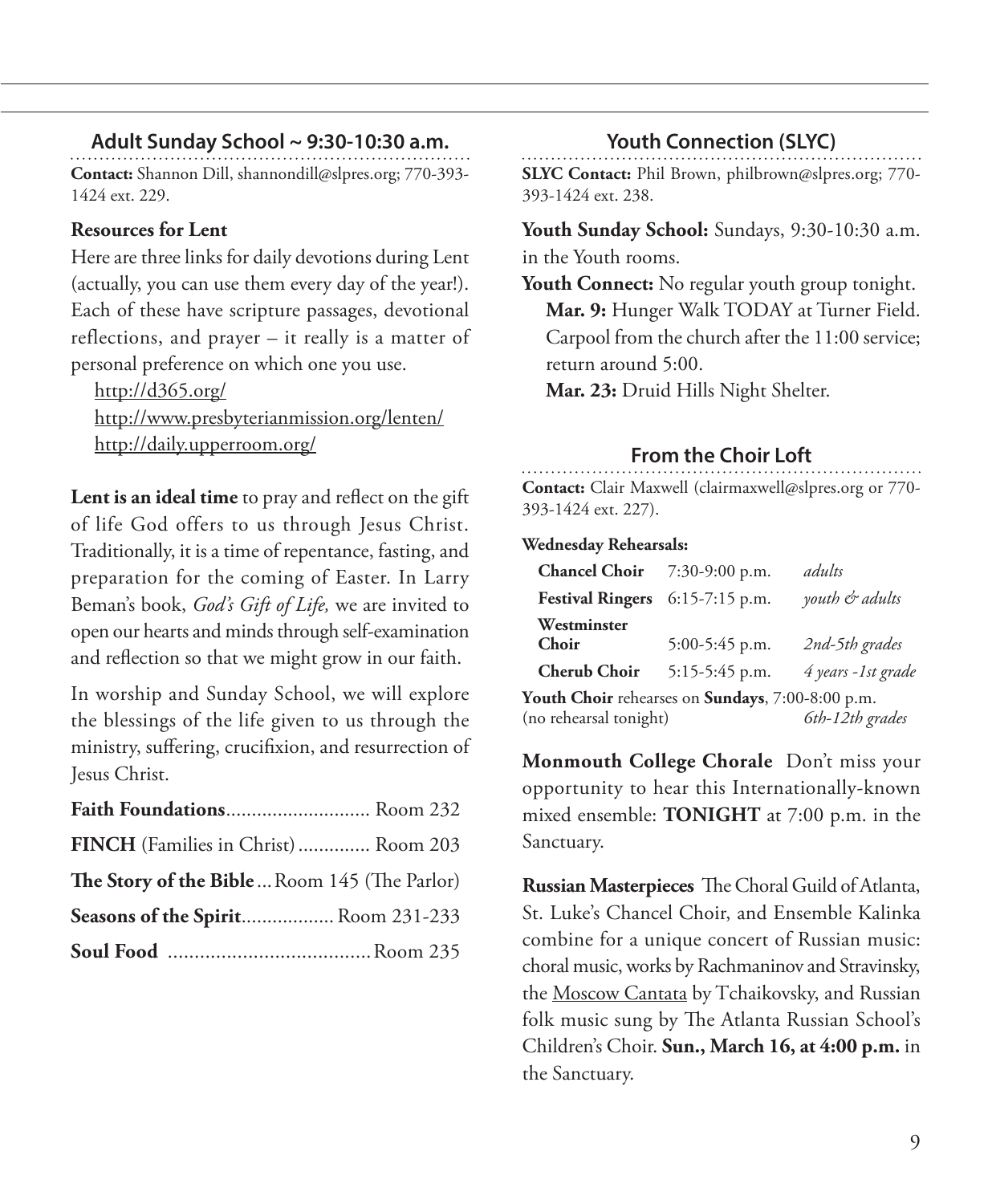## SERVE

**Helping Hands:** This ministry matches short term or emergent needs in the congregation with available resources. Could you use your time and talent to assist someone in the congregation? Examples are setting up or assisting with a computer, driving a member to an appointment, helping change light bulbs. If this interests you, contact Billy Martin, billybeer214@yahoo.com or 770-441-0373. If you need the Helping Hands team, contact your Deacon.

**Buy Some, Share One:** Support food pantries at local organizations by buying an extra non-perishable item every time you go to the grocery store, and placing your donation in the carts in the main lobby. This month we are collecting for the CAC (Community Assistance Center). Thank you!

**Volunteers Needed to Provide Dinner:** Interfaith Outreach Home (IOH) provides transitional housing for homeless families; St. Luke's provides and delivers a meal on the third Thursday of each month. Reimbursement is budgeted. If your family or group can provide and serve a meal, please put your name on the sign-up sheet on the lobby bulletin board or contact Al Bridges at 770-394-6581. **Volunteers needed for May 15, 2014.**

**Get together for breakfast** here at St. Luke's every Sunday morning and welcome folks as they arrive. If you and your friends could furnish a continental breakfast, we will be glad to reimburse you. Please sign up on http://bit.ly/slpcbrkfst or contact Jay Burton, jburton@mfllaw.com.

**Mission Trip to spectacular Guatemala:** We are planning a mission team from St. Luke's to work with long-time Mission partner, AIR-Guatemala for this summer (2014). We have a SLPC group May 31-June 7, but individuals are welcome any Sat. to Sat., from May 25-July 6. You must be over 18. For more info, contact Anne Hallum at ahallum@stetson.edu by **March 15th**. Anne and AIR staff members will meet you at the airport and handle every detail of an unforgettable week!

**Share a Dinner:** St. Luke's provides dinner on the fourth Sunday of the month for 26 homeless men at Journey Night Shelter (formerly Druid Hills). Please sign up on the lobby bulletin board or call Al Bridges at 770-394-6581. **Volunteers still needed for April 27, May 25, June 27, and July 27.**

**Serve your church with your smile!** There is a need for those willing to serve as ushers or greeters:

- Greeters greet members and guests as they come in through the lobby and narthex. (This is a great thing to do as a family!) Sign up to be a greeter at http://bit.ly/slpcgreet2
- Ushers greet everyone, pass out bulletins, take up the offering, direct congregants during communion, and tidy up after worship.

Questions? Contact John Tienken, 770-394-1104, tienkenj@gmail.com.

**R.O.C.K. (Reaching Out Through Crocheting & Knitting):** Every Wed., 10 a.m. - noon in the Parlor. Men and women of any age and any skill level are welcome to join us in making prayer shawls, layette sets for preemies, squares for blankets, and a variety of other items for outreach projects.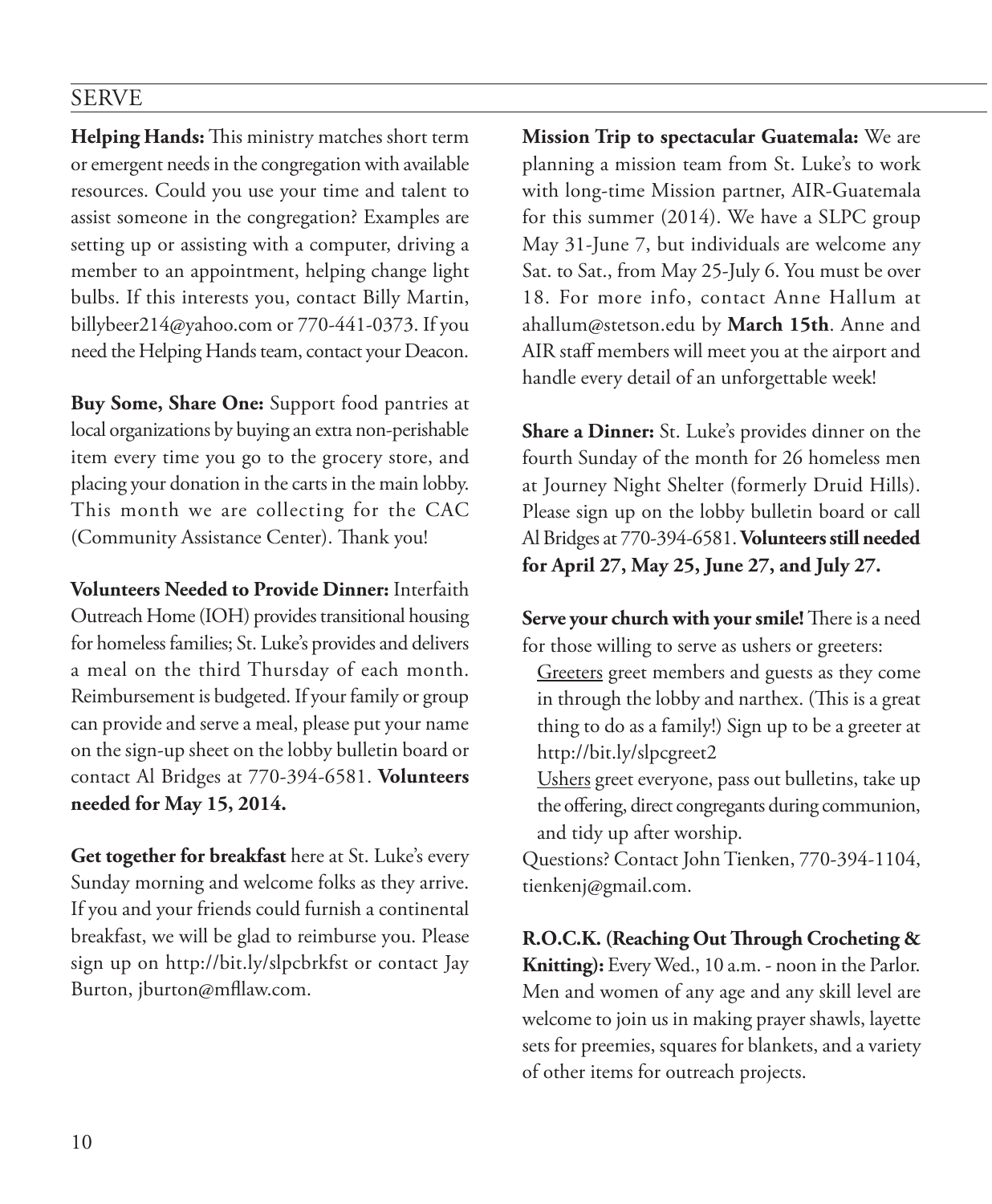**Looking for a great way to serve your church family?** St. Luke's Meal Ministry provides meals for families or individuals who are recovering from a recent surgery or illness, suffering from the loss of a loved one, or celebrating the birth or adoption of a new baby. If you are interested in delivering a meal to a congregation member or would like more information, please contact Krissy Williams at bkcook71@yahoo.com.

**Prayer Ministry:** Our St. Luke's Prayer Ministry Team is involved in intercessory prayer (praying on behalf of others). If you would like to become a part of the Prayer Ministry Team, contact Paula Barbin, barbin@fulton.K12.ga.us or 678-297-9877.

**Family Promise:** Our next week to host homeless families starts on Easter Sunday: **April 20-27**. There are many ways you can help make their experience at St. Luke's feel a little more like home. Go to www. signupgenius.com, search for slpcfamilypromise@ yahoo.com, and sign up.

**Another year. Another home. Another dream fulfilled!** Beginning Mar. 29, we will be helping another Atlanta Habitat for Humanity family fulfill their dream of home ownership. Joining us in this close-to-home Christian mission are Dodd-Sterling United Methodist (St. Luke's partner in building 17 houses over as many years) and **NEW** partners, Episcopal Cathedral of St. Phillip, Big Bethel AME and Wiecua Road Baptist churches. Look for more information in the weeks ahead. Contact Daryl Moore with questions: Home 770-395-6278; Mobile 404-993-6203; ddmoore@yahoo.com.

## **Presbyterian Women Easter Bags for CHRIS KIDS**

**Here comes Peter Cottontail…** The season of Lent is here and PW is excited and ready to partner once again with CHRIS Kids to provide Easter bags and joy to children and youth residing in foster care. It is only with YOUR GENEROSITY that St. Luke's has done this for the past 12 years, with over \$34,000 in total giving.

Next Sunday, 3/16, be on the lookout for bunnywearing Presbyterian Women handing out 103 Easter bags to be filled. You will find easy-to-follow directions with each bag. Simply fill your bag(s) and return to the CHRIS Kids receptacle in the church lobby **NO LATER than 1:00 pm on Sunday, March 30.** We will also be collecting monetary contributions towards purchasing and filling Easter bags: checks can be made to "St. Luke's PW;" just write CHRIS Kids on the memo line.

The name is an acronym that represents the organization's core values: Creativity, Honor, Respect, Integrity and Safety. Providing an integrated and holistic approach, the mission of CHRIS Kids is to HEAL children, STRENGTHEN families, and BUILD community. This is a simple and impactful family service project and we are hoping to provide more volunteer opportunities later this year. Thank you in advance for your support!

For questions or more information, please contact Stephanie McGoldrick (tsmcgoldrick@gmail.com) or Krissy Williams (bkcook71@yahoo.com).